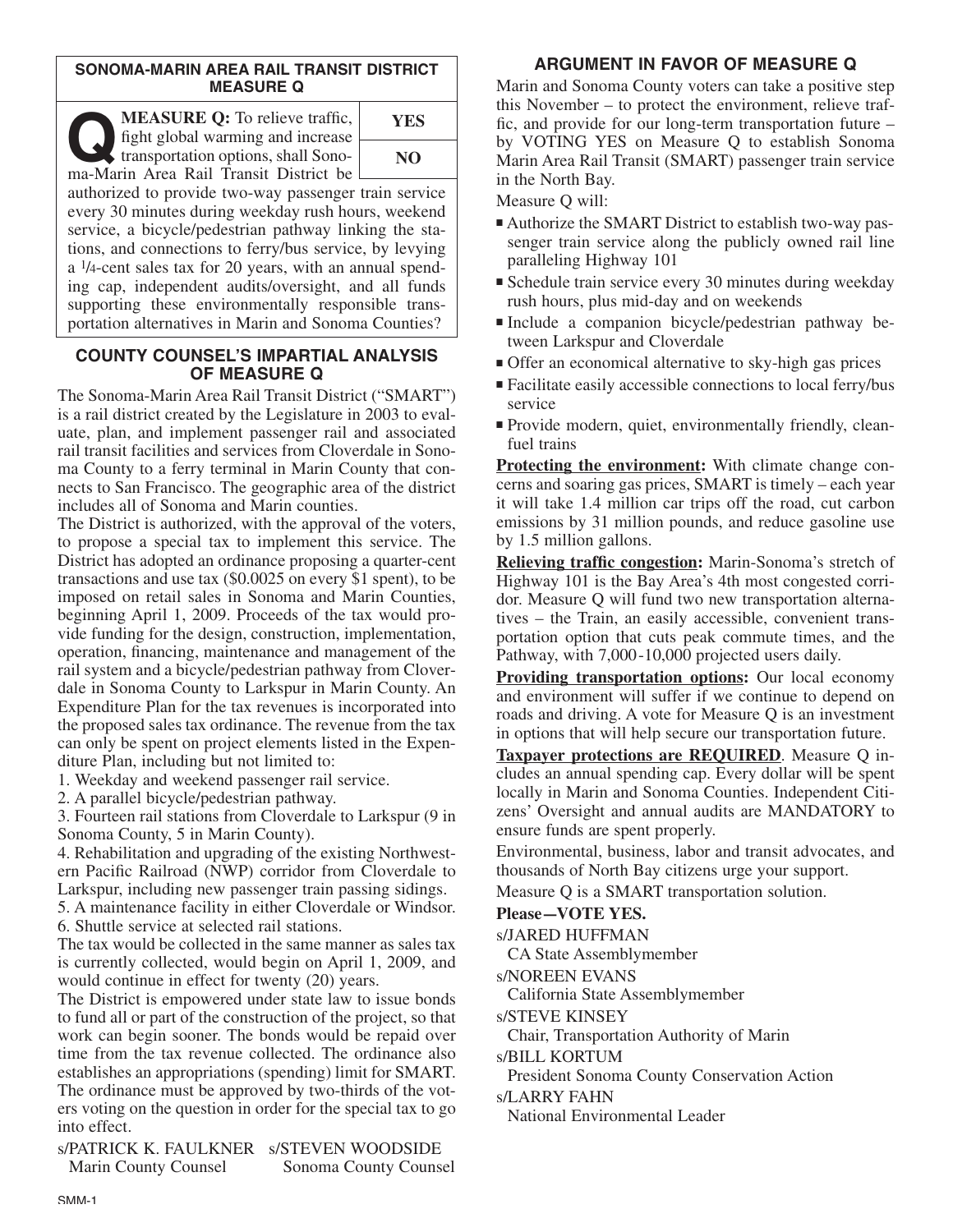# **REBUTTAL TO ARGUMENT IN FAVOR OF MEASURE Q**

We all want to reduce traffic congestion and halt global warming, but SMART's own studies show it would not serve Marin County's transit needs nor accomplish Measure Q's stated goals.

SMART has not identified enough potential riders to justify the money and infrastructure needed to implement this project, and with so few passengers the train would never significantly reduce congestion or air pollution.

Successful rail services require urban population densities and highly concentrated homes and workplaces near the tracks. Homes and jobs in Marin are widely dispersed with little access to proposed train stations and the shuttle services would be costly, inefficient and a scheduling nightmare. Passengers would need to use multiple travel modes to reach destinations, something riders are reluctant to do.

Novato would bear the additional burden of freight trains authorized to use SMART tracks operating through neighborhoods day and night.

The annual greenhouse gas reduction Measure Q claims for the train is miniscule in the face of the environmental crisis we face. The same emission goals would be met if every household simply replaced an incandescent bulb with a compact fluorescent, or if carpools and express bus lanes were initiated.

It is wasteful to spend \$1.4 billion for a project with little or no effect on congestion or global warming when alternatives are available at a fraction of that cost, and when basic services such as fire protection are suffering shortfalls and cities are struggling to fund truly effective programs to address climate change.

# **Vote NO on Measure Q.**

s/GRACE A. HUGHES Chair of the Board, Marin Airporter s/RONALD M. ARLAS Larkspur City Councilmember s/JAMES B. SELFRIDGE Deputy Fire Chief, Retired s/NONA B. DENNIS President, Marin Conservation League s/ROGER E. ROBERTS North Bay Citizens for Effective Transportation

# **ARGUMENT AGAINST MEASURE Q**

**SMART would not serve Marin's transit needs**. It is prohibitively expensive, requiring a tax subsidy for every round trip passenger. Who can afford this kind of transit system?

**No traffic relief; no San Francisco connection**. Too few people would take the train to reduce traffic congestion, and trains would stop traffic every 15 minutes during peak periods. At the end of the line, passengers would be dropped high and dry a quarter mile from the ferry terminal.

**A developer's dream; a resident's nightmare**. State and regional policies promote high-density development close to train stations. Larkspur, San Rafael, and Novato could be forced to add hundreds of units in already crowded neighborhoods.

**Health risks. Diesel trains** would emit particulate matter throughout nearby homes, parks, and schools, aggravating heart and lung disease.

**Damage to natural environment**. Measure Q would destroy approximately 30 acres of wetlands and devastate wildlife corridors along its 70-mile length. Endangered California Clapper Rail habitat along Gallinas Creek would be lost.

Noise and vibration would lower the value of nearby homes.

**Perpetual taxation**. The 20 year quarter-cent tax would cover a fraction of costs, and subsidize only 14 years of operation. Additional funds would be needed.

**Eliminates real solutions**. Measure Q would absorb funds that could be used for more effective programs to reduce our carbon footprint and expand transit to serve all of Marin. It would be a grave misuse of \$1.4 billion in these uncertain times.

Vote No on Measure Q.

s/BARBARA SALZMAN President, Marin Audubon Society s/PAUL BELLINGHAUSEN Redwood Village HOA, Secretary s/ANN B. GIGOUNAS Former Reed & Tamalpais Union High School District Trustee s/DENNIS BROWN Secretary, Marin United Taxpayers Association s/JOY DAHLGREN, Ph.D. Transportation Researcher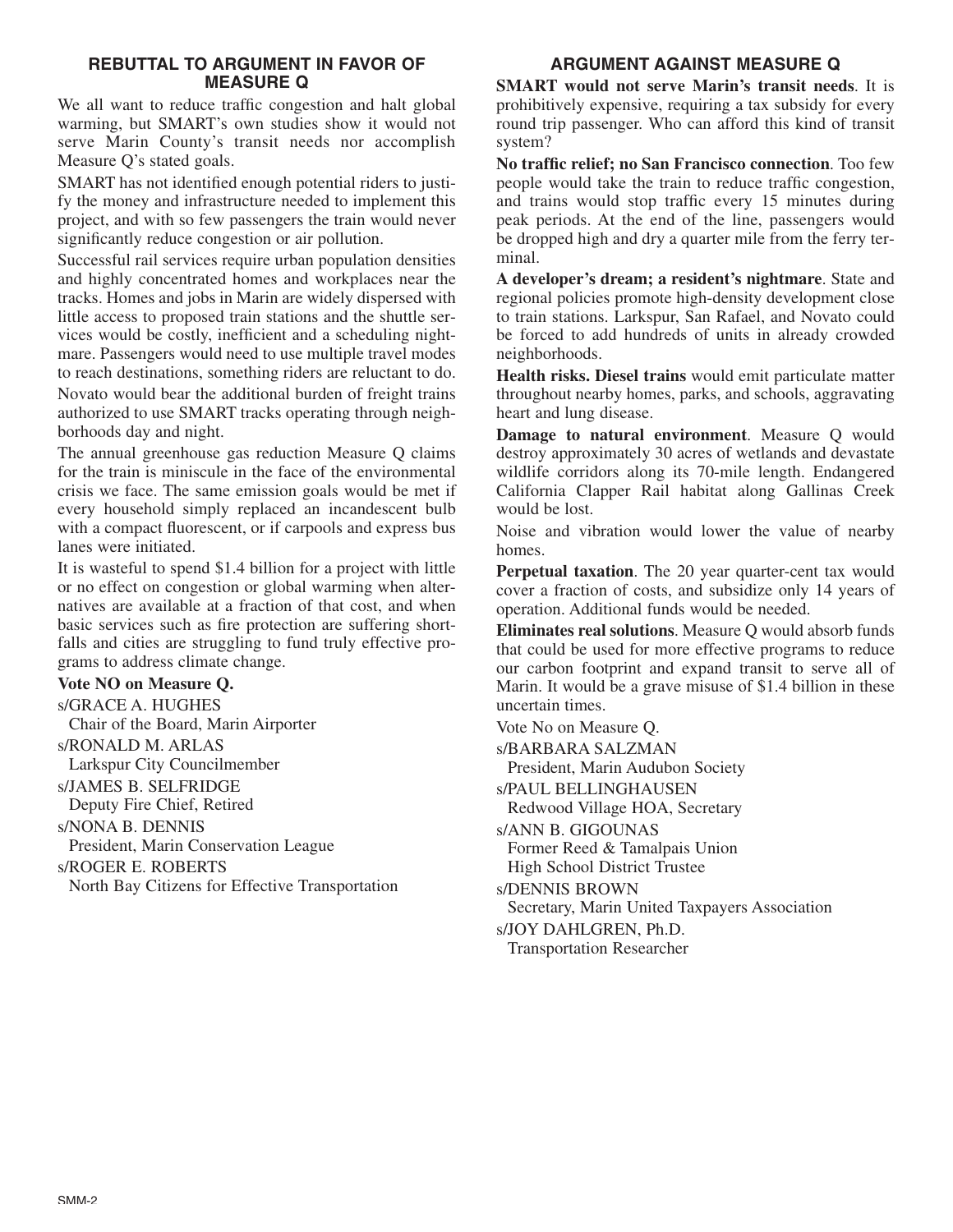# **REBUTTAL TO ARGUMENT AGAINST MEASURE Q**

**We need green transportation solutions.** Growing congestion, high gas prices and the reality of climate change can't be ignored. Yet the Anti-Q argument presents no solutions and deliberately misleads voters with inaccurate, untruthful statements.

# **Consider these FACTS:**

- Highway 101 traffic is horrible! Measure Q will relieve, not add to, freeway traffic.
- SMART connects to the Larkspur Ferry, San Francisco, and North Bay.
- Measure Q **decreases** adverse health effects from air pollution by using environmentally friendly clean fuel and cutting emissions by 31 million pounds annually.
- SMART projects 7,000 10,000 daily users of the bicycle/pedestrian pathway.
- Tracks will be welded to reduce noise and Quiet Zones will be established.
- Passenger trains are 2-3 railcars long, allowing street traffic to keep moving when trains stop. Crossing gates and signals will be synchronized to help traffic flow.
- Using the publicly owned railroad right-of-way for passenger trains is fiscally responsible. Studies show **property values rise** in areas with quality public transit.
- Freight service requires NO public vote, and will run whether or not Measure Q passes. SMART becoming operational secures legal rights to set train schedules and negotiate restrictions on freight operations.
- SMART will NOT facilitate gravel mining. Freight cannot run south of Highway 37.
- Measure Q fully covers SMART's train costs for 20 years.

Leading organizations including the **League of Women Voters, Climate Protection Campaign and Transportation Authority of Marin** studied Measure Q and urge your support. Learn more at: www.smarttrain2008.org

# **Please VOTE YES on Q – for Green Transportation Solutions.**

s/CHARLES McGLASHAN

Marin Supervisor; SMART Chair

s/MIKE KERNS

Sonoma Supervisor & SMART Boardmember

s/ANN HANCOCK

Director, Climate Protection Campaign

# s/DEBORAH HUBSMITH

Marin County Bicycle Coalition

s/CYNTHIA MURRAY

Ex-Supervisor; President, North Bay Leadership Council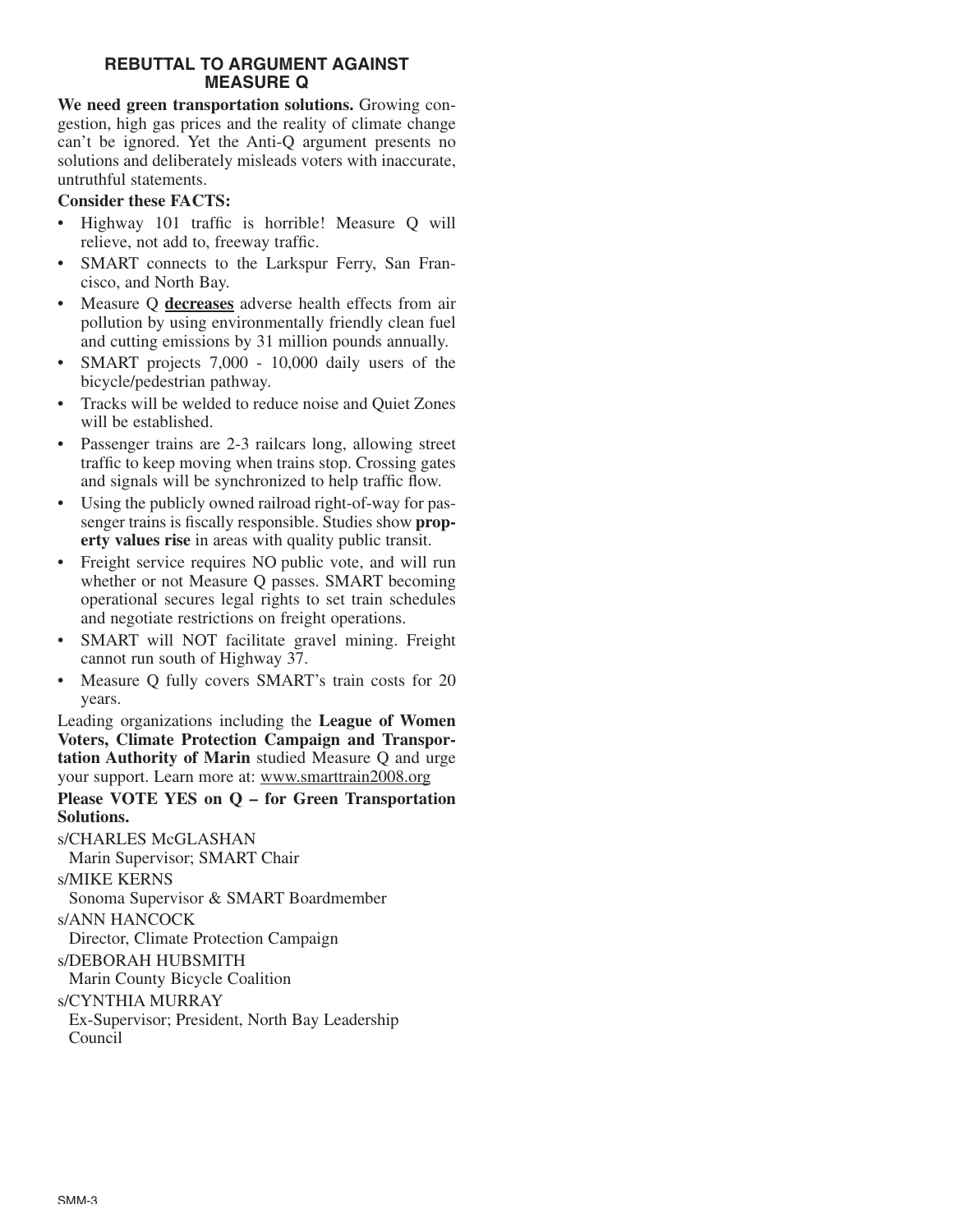# **FULL TEXT OF MEASURE Q ORDINANCE NO. 2008-01**

AN ORDINANCE OF THE SONOMA-MARIN AREA RAIL TRANSIT DISTRICT IMPOSING A RETAIL TRANSACTIONS AND USE TAX TO BE ADMINIS-TERED BY THE STATE BOARD OF EQUALIZATION; ADOPTING AN EXPENDITURE PLAN; AND ESTAB-LISHING AN ANNUAL APPROPRIATIONS LIMIT FOR THE SONOMA-MARIN AREA RAIL TRANSIT DISTRICT.

# BACKGROUND FINDINGS:

The Sonoma-Marin Area Rail Transit District (SMART) was created to provide a passenger rail system along the Northwestern Pacific Railroad within Sonoma and Marin Counties. The entire 75-mile corridor is publicly owned and can be used to provide passenger rail service. SMART will provide passenger rail service and a bicycle/pedestrian pathway to 14 rail stations in Sonoma and Marin Counties. SMART is committed to providing service with the most environmentally clean passenger rail vehicle possible.

SMART requires this measure in order to provide matching revenues to existing state and federal transportation grants, to bond for the construction of the project, and to provide funding for the on-going operation and maintenance of the project.

Section 1. TITLE. This ordinance shall be known as the Sonoma-Marin Passenger Rail Act. The Sonoma-Marin Area Rail Transit District hereinafter shall be called "District." This ordinance shall be applicable in the incorporated and unincorporated territory of the Counties of Sonoma and Marin, which shall be referred to herein as "District."

Section 2. OPERATIVE DATE. "Operative Date" means the first day of the first calendar quarter commencing more than 110 days after the effective date of this ordinance, as set forth below.

Section 3. PURPOSE. This ordinance is adopted to achieve the following, among other purposes, and directs that the provisions hereof be interpreted in order to accomplish those purposes:

A. To provide funding for the design, construction, implementation, operation, financing, maintenance and management of a passenger rail system and a bicycle/ pedestrian pathway connecting the 14 rail stations from Cloverdale to Larkspur.

B. To impose a retail transactions and use tax in accordance with the provisions of Part 1.6 (commencing with Section 7251) of Division 2 of the Revenue and Taxation Code and Section 105115 of the Public Utilities Code which authorizes the District to adopt this tax ordinance which shall be operative if a two-thirds majority of the electors voting on the measure vote to approve the imposition of the tax at an election called for that purpose.

C. To adopt a retail transactions and use tax ordinance that incorporates provisions identical to those of the Sales and Use Tax Law of the State of California insofar as those provisions are not inconsistent with the requirements and limitations contained in Part 1.6 of Division 2 of the Revenue and Taxation Code.

D. To adopt a retail transactions and use tax ordinance that imposes a tax and provides a measure therefor that can be administered and collected by the State Board of Equalization in a manner that adapts itself as fully as practicable to, and requires the least possible deviation from, the existing statutory and administrative procedures followed by the State Board of Equalization in administering and collecting the California State Sales and Use Taxes.

E. To adopt a retail transactions and use tax ordinance that can be administered in a manner that will be, to the greatest degree possible, consistent with the provisions of Part 1.6 of Division 2 of the Revenue and Taxation Code, minimize the cost of collecting the transactions and use taxes, and at the same time, minimize the burden of record keeping upon persons subject to taxation under the provisions of this ordinance.

Section 4. CONTRACT WITH STATE. Prior to the operative date, the District shall contract with the State Board of Equalization to perform all functions incident to the administration and operation of this transactions and use tax ordinance; provided, that if the Authority shall not have contracted with the State Board of Equalization prior to the operative date, it shall nevertheless so contract and in such a case the operative date shall be the first day of the first calendar quarter following the execution of such a contract.

Section 5. TRANSACTIONS TAX RATE. For the privilege of selling tangible personal property at retail, a tax is hereby imposed upon all retailers in the incorporated and unincorporated territory of the District at the rate of  $\frac{1}{4}$  of 1 percent (0.25%) of the gross receipts of any retailer from the sale of all tangible personal property sold at retail in said territory on and after the operative date of this ordinance.

Section 6. PLACE OF SALE. For the purposes of this ordinance, all retail sales are consummated at the place of business of the retailer unless the tangible personal property sold is delivered by the retailer or his agent to an outof-state destination or to a common carrier for delivery to an out-of-state destination. The gross receipts from such sales shall include delivery charges, when such charges are subject to the state sales and use tax, regardless of the place to which delivery is made. In the event a retailer has no permanent place of business in the State or has more than one place of business, the place or places at which the retail sales are consummated shall be determined under rules and regulations to be prescribed and adopted by the State Board of Equalization.

Section 7. USE TAX RATE. An excise tax is hereby imposed on the storage, use or other consumption in the District of tangible personal property purchased from any retailer on and after the operative date of this ordinance for storage, use or other consumption in said territory at the rate of 1/4 of 1 percent (0.25%) of the sales price of the property. The sales price shall include delivery charges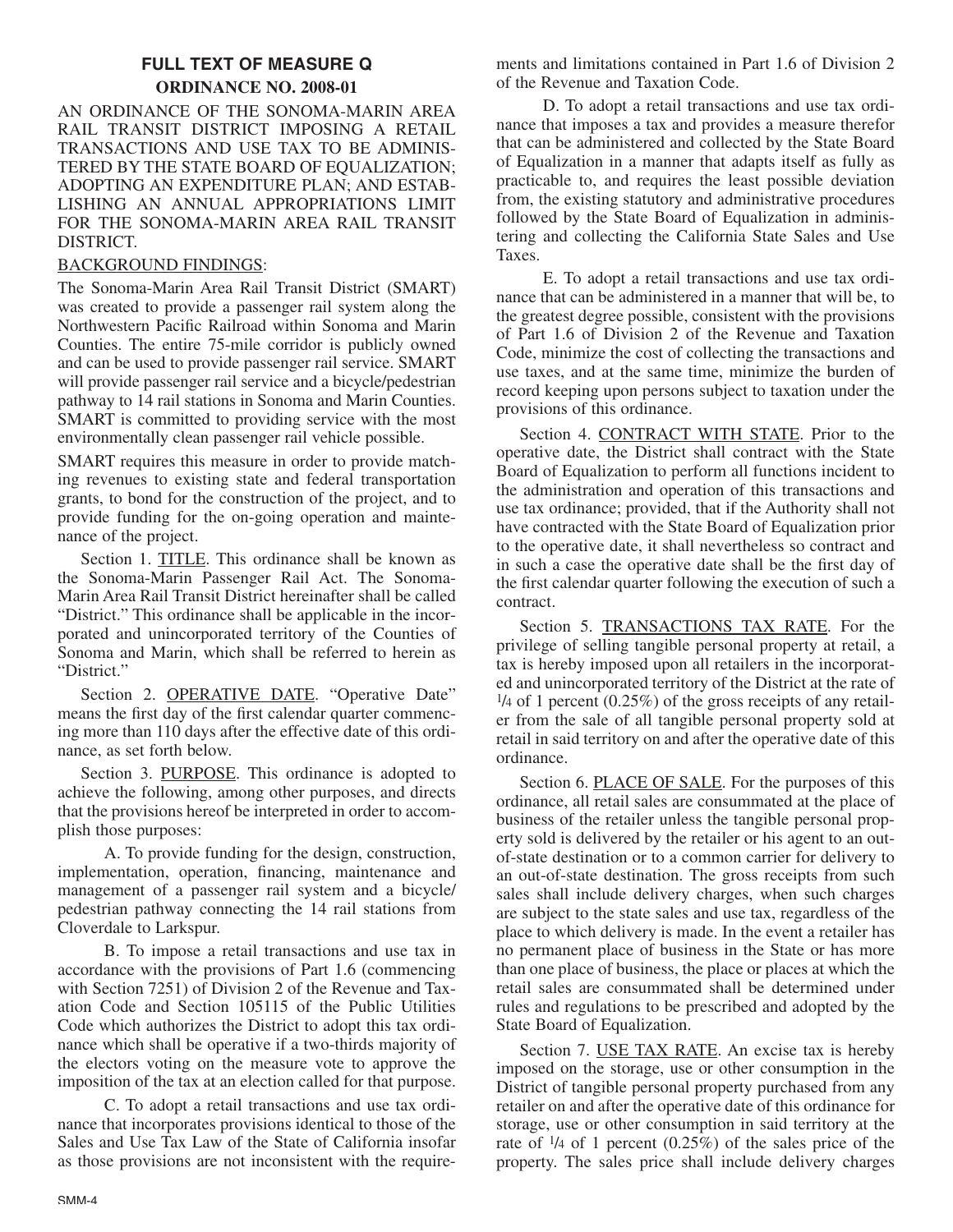when such charges are subject to state sales or use tax regardless of the place to which delivery is made.

Section 8. ADOPTION OF PROVISIONS OF STATE LAW. Except as otherwise provided in this ordinance and except insofar as they are inconsistent with the provisions of Part 1.6 of Division 2 of the Revenue and Taxation Code, all of the provisions of Part 1 (commencing with Section 6001) of Division 2 of the Revenue and Taxation Code are hereby adopted and made a part of this ordinance as though fully set forth herein.

Section 9. LIMITATIONS ON ADOPTION OF STATE LAW AND COLLECTION OF USE TAXES. In adopting the provisions of Part 1 of Division 2 of the Revenue and Taxation Code:

A. Wherever the State of California is named or referred to as the taxing agency, the name of this District shall be substituted therefor. However, the substitution shall not be made when:

1. The word "State" is used as a part of the title of the State Controller, State Treasurer, State Board of Control, State Board of Equalization, State Treasury, or the Constitution of the State of California;

2. The result of that substitution would require action to be taken by or against this District or any agency, officer, or employee thereof rather than by or against the State Board of Equalization, in performing the functions incident to the administration or operation of this Ordinance.

3. In those sections, including, but not necessarily limited to sections referring to the exterior boundaries of the State of California, where the result of the substitution would be to:

a. Provide an exemption from this tax with respect to certain sales, storage, use or other consumption of tangible personal property which would not otherwise be exempt from this tax while such sales, storage, use or other consumption remains subject to tax by the State under the provisions of Part 1 of Division 2 of the Revenue and Taxation Code, or;

b. Impose this tax with respect to certain sales, storage, use or other consumption of tangible personal property which would not be subject to tax by the state under the said provision of that code.

4. In Sections 6701, 6702 (except in the last sentence thereof), 6711, 6715, 6737, 6797 or 6828 of the Revenue and Taxation Code.

B. The word "District" shall be substituted for the word "State" in the phrase "retailer engaged in business in this State" in Section 6203 and in the definition of that phrase in Section 6203.

Section 10. PERMIT NOT REQUIRED. If a seller's permit has been issued to a retailer under Section 6067 of the Revenue and Taxation Code, an additional transactor's permit shall not be required by this ordinance.

Section 11. EXEMPTIONS AND EXCLUSIONS.

A. There shall be excluded from the measure of the transactions tax and the use tax the amount of any sales tax or use tax imposed by the State of California or by any

city, city and county, or county pursuant to the Bradley-Burns Uniform Local Sales and Use Tax Law or the amount of any state-administered transactions or use tax.

B. There are exempted from the computation of the amount of transactions tax the gross receipts from:

1. Sales of tangible personal property, other than fuel or petroleum products, to operators of aircraft to be used or consumed principally outside the County in which the sale is made and directly and exclusively in the use of such aircraft as common carriers of persons or property under the authority of the laws of this State, the United States, or any foreign government.

2. Sales of property to be used outside the District which is shipped to a point outside the District, pursuant to the contract of sale, by delivery to such point by the retailer or his agent, or by delivery by the retailer to a carrier for shipment to a consignee at such point. For the purposes of this paragraph, delivery to a point outside the District shall be satisfied:

a. With respect to vehicles (other than commercial vehicles) subject to registration pursuant to Chapter 1 (commencing with Section 4000) of Division 3 of the Vehicle Code, aircraft licensed in compliance with Section 21411 of the Public Utilities Code, and undocumented vessels registered under Division 3.5 (commencing with Section 9840) of the Vehicle Code by registration to an out-of-District address and by a declaration under penalty of perjury, signed by the buyer, stating that such address is, in fact, his or her principal place of residence; and

b. With respect to commercial vehicles, by registration to a place of business out-of-District and declaration under penalty of perjury, signed by the buyer, that the vehicle will be operated from that address.

3. The sale of tangible personal property if the seller is obligated to furnish the property for a fixed price pursuant to a contract entered into prior to the operative date of this ordinance.

4. A lease of tangible personal property which is a continuing sale of such property, for any period of time for which the lessor is obligated to lease the property for an amount fixed by the lease prior to the operative date of this ordinance.

5. For the purposes of subparagraphs (3) and (4) of this section, the sale or lease of tangible personal property shall be deemed not to be obligated pursuant to a contract or lease for any period of time for which any party to the contract or lease has the unconditional right to terminate the contract or lease upon notice, whether or not such right is exercised.

C. There are exempted from the use tax imposed by this ordinance, the storage, use or other consumption in this District of tangible personal property:

1. The gross receipts from the sale of which have been subject to a transactions tax under any stateadministered transactions and use tax ordinance.

2. Other than fuel or petroleum products purchased by operators of aircraft and used or consumed by such operators directly and exclusively in the use of such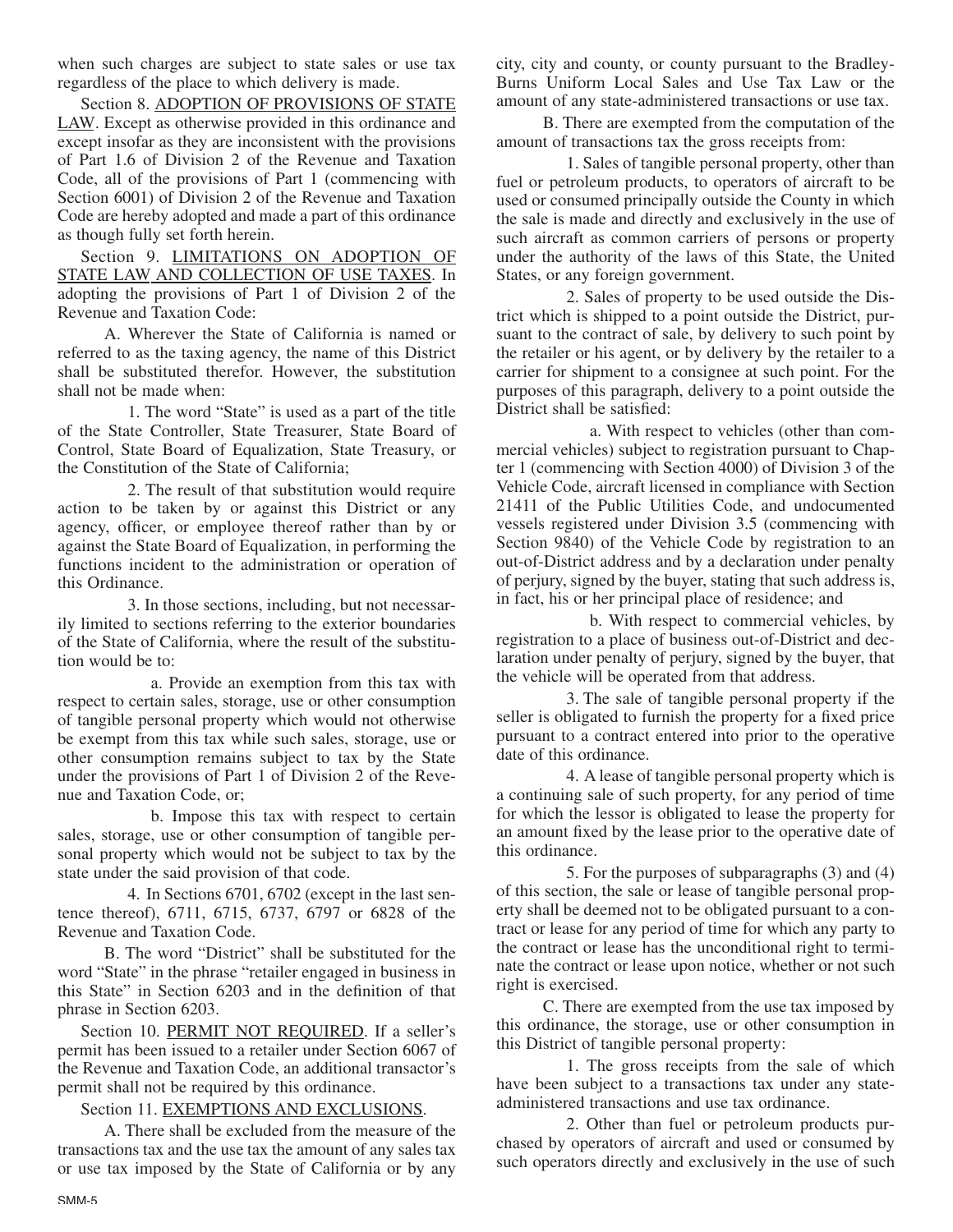aircraft as common carriers of persons or property for hire or compensation under a certificate of public convenience and necessity issued pursuant to the laws of this State, the United States, or any foreign government. This exemption is in addition to the exemptions provided in Sections 6366 and 6366.1 of the Revenue and Taxation Code of the State of California.

3. If the purchaser is obligated to purchase the property for a fixed price pursuant to a contract entered into prior to the operative date of this ordinance.

4. If the possession of, or the exercise of any right or power over, the tangible personal property arises under a lease which is a continuing purchase of such property for any period of time for which the lessee is obligated to lease the property for an amount fixed by a lease prior to the operative date of this ordinance.

5. For the purposes of subparagraphs (3) and (4) of this section, storage, use, or other consumption, or possession of, or exercise of any right or power over, tangible personal property shall be deemed not to be obligated pursuant to a contract or lease for any period of time for which any party to the contract or lease has the unconditional right to terminate the contract or lease upon notice, whether or not such right is exercised.

6. Except as provided in subparagraph (7), a retailer engaged in business in the District shall not be required to collect use tax from the purchaser of tangible personal property, unless the retailer ships or delivers the property into the District or participates within the District in making the sale of the property, including, but not limited to, soliciting or receiving the order, either directly or indirectly, at a place of business of the retailer in the district or through any representative, agent, canvasser, solicitor, subsidiary, or person in the District under the authority of the retailer.

7. "A retailer engaged in business in the District" shall also include any retailer of any of the following: vehicles subject to registration pursuant to Chapter 1 (commencing with Section 4000) of Division 3 of the Vehicle Code, aircraft licensed in compliance with Section 21411 of the Public Utilities Code, or undocumented vessels registered under Division 3.5 (commencing with Section 9840) of the Vehicle Code. That retailer shall be required to collect use tax from any purchaser who registers or licenses the vehicle, vessel, or aircraft at an address in the District.

D. Any person subject to use tax under this ordinance may credit against that tax any transactions tax or reimbursement for transactions tax paid to a district imposing, or retailer liable for a transactions tax pursuant to Part 1.6 of Division 2 of the Revenue and Taxation Code with respect to the sale to the person of the property the storage, use or other consumption of which is subject to the use tax.

Section 12. AMENDMENTS. All amendments subsequent to the effective date of this ordinance to Part 1 of Division 2 of the Revenue and Taxation Code relating to sales and use taxes and which are not inconsistent with Part 1.6 and Part 1.7 of Division 2 of the Revenue and Taxation Code, and all amendments to Part 1.6 and Part 1.7 of

Division 2 of the Revenue and Taxation Code, shall automatically become a part of this ordinance, provided however, that no such amendment shall operate so as to affect the rate of tax imposed by this ordinance.

Section 13. ENJOINING COLLECTION FORBID-DEN. No injunction or writ of mandate or other legal or equitable process shall issue in any suit, action or proceeding in any court against the State or the District, or against any officer of the State or the District, to prevent or enjoin the collection under this ordinance, or Part 1.6 of Division 2 of the Revenue and Taxation Code, of any tax or any amount of tax required to be collected.

Section 14. ESTABLISHMENT OF ANNUAL AP-PROPRIATIONS LIMIT. Taking into account the proceeds of taxes available to the District, including tax revenue that would become available upon approval of this ordinance, the appropriations limit of the Sonoma-Marin Area Rail Transit District for fiscal year 2008-2009 is established as \$100 million, unless that amount should be amended pursuant to applicable law.

Section 15. ADOPTION OF EXPENDITURE PLAN AND ACCOUNTABILITY FOR EXPENDITURE OF PROCEEDS OF THE TAX. The District Board of Directors hereby adopts the 2008 Expenditure Plan attached hereto and incorporated into this ordinance by reference. Proceeds of the tax imposed by this ordinance shall be placed in a special account, and shall be spent only to implement the project components set forth in the 2008 Expenditure Plan, including the design, construction, implementation, operation, financing, maintenance and management of the passenger rail system and bicycle/pedestrian pathway.

Section 16. ANNUAL REPORT. The Chief Financial Officer of the Sonoma-Marin Area Rail Transit District shall annually cause to be prepared a report setting forth (a) the amount of funds collected and expended; and (b) the status of any project component authorized to be funded in the 2008 Expenditure Plan adopted by the District in Section 15 herein.

Section 17. COMPLIANCE WITH CALIFORNIA ENVIRONMENTAL QUALITY ACT (CEQA). An Environmental Impact Report (EIR) was prepared for the project described in the Expenditure Plan and was certified by the District Board of Directors on July 19, 2006. A Supplemental EIR was prepared to supplement the 2006 EIR and was certified by the District Board of Directors on July 16, 2008.

Section 18. SEVERABILITY. If any provision of this ordinance or the application thereof to any person or circumstance is held invalid, the remainder of the ordinance and the application of such provision to other persons or circumstances shall not be affected thereby.

Section 19. EFFECTIVE DATE. This ordinance relates to the levying and collecting of the District transactions and use taxes and shall take effect immediately upon the close of the polls on November 4, 2008, if the measure is approved by two-thirds of the electors voting on the measure at the election held that day.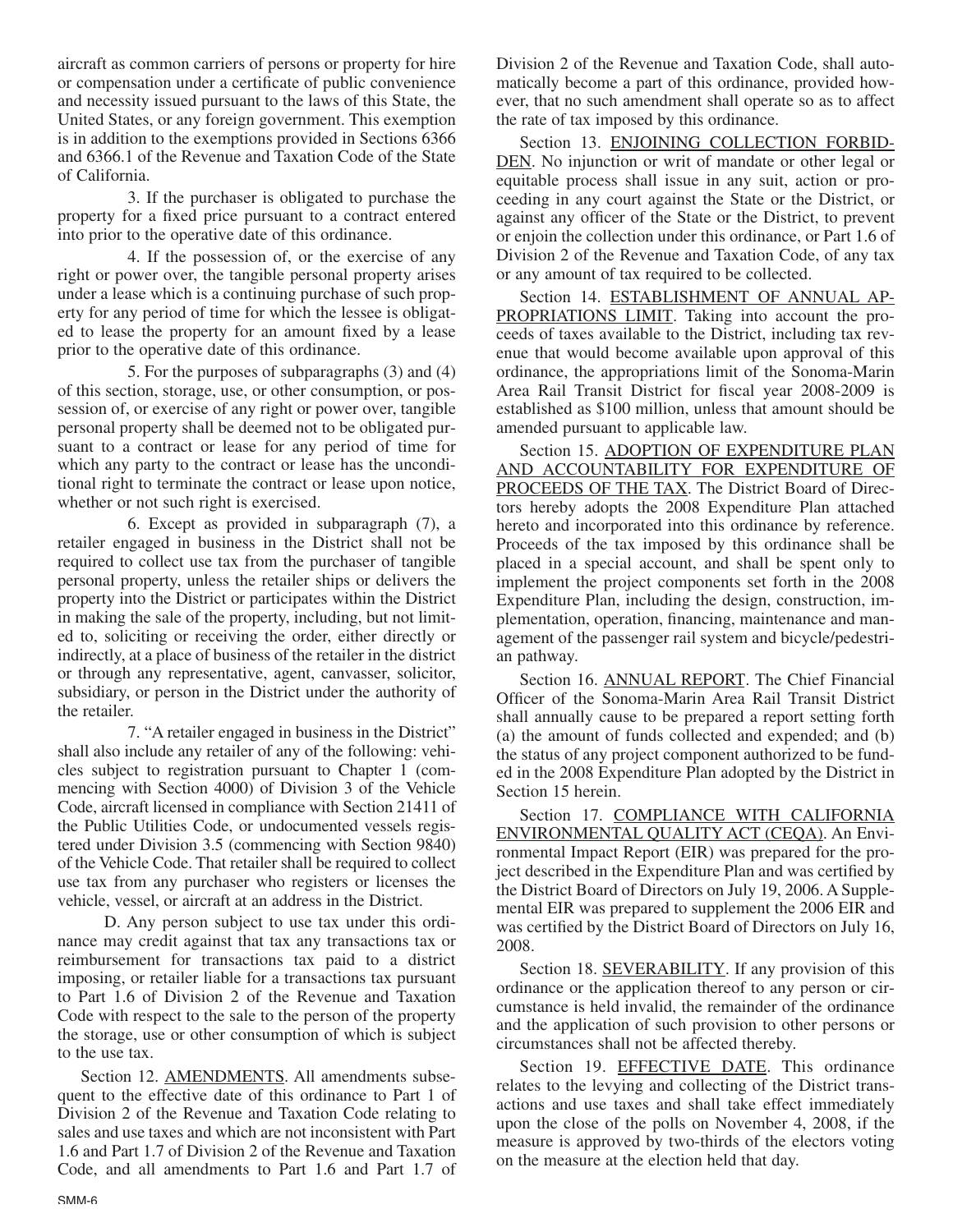Section 20. TERMINATION DATE. The authority to levy the tax imposed by this ordinance shall expire twenty (20) years from the operative date of this ordinance.

PASSED AND ADOPTED by the Board of Directors of the Sonoma-Marin Area Rail Transit District in the County of Marin, State of California, on July 16, 2008, by the following vote:

# **DIRECTORS:**

**McGLASHAN: AYE FUDGE: AYE BORO: AYE BREEN: AYE BROWN, H: NO BROWN, V: AYE DILLON-KNUTSON: NO EDDIE: AYE KERNS: AYE MACKENZIE: AYE PAHRE: AYE AYES: 9 NOES: 2 ABSENT: ABSTAIN: VACANT: 1** s/CHARLES McGLASHAN Chair, SMART Board of Directors

Attest:

s/LILLIAN HAMES General Manager and Clerk of the Board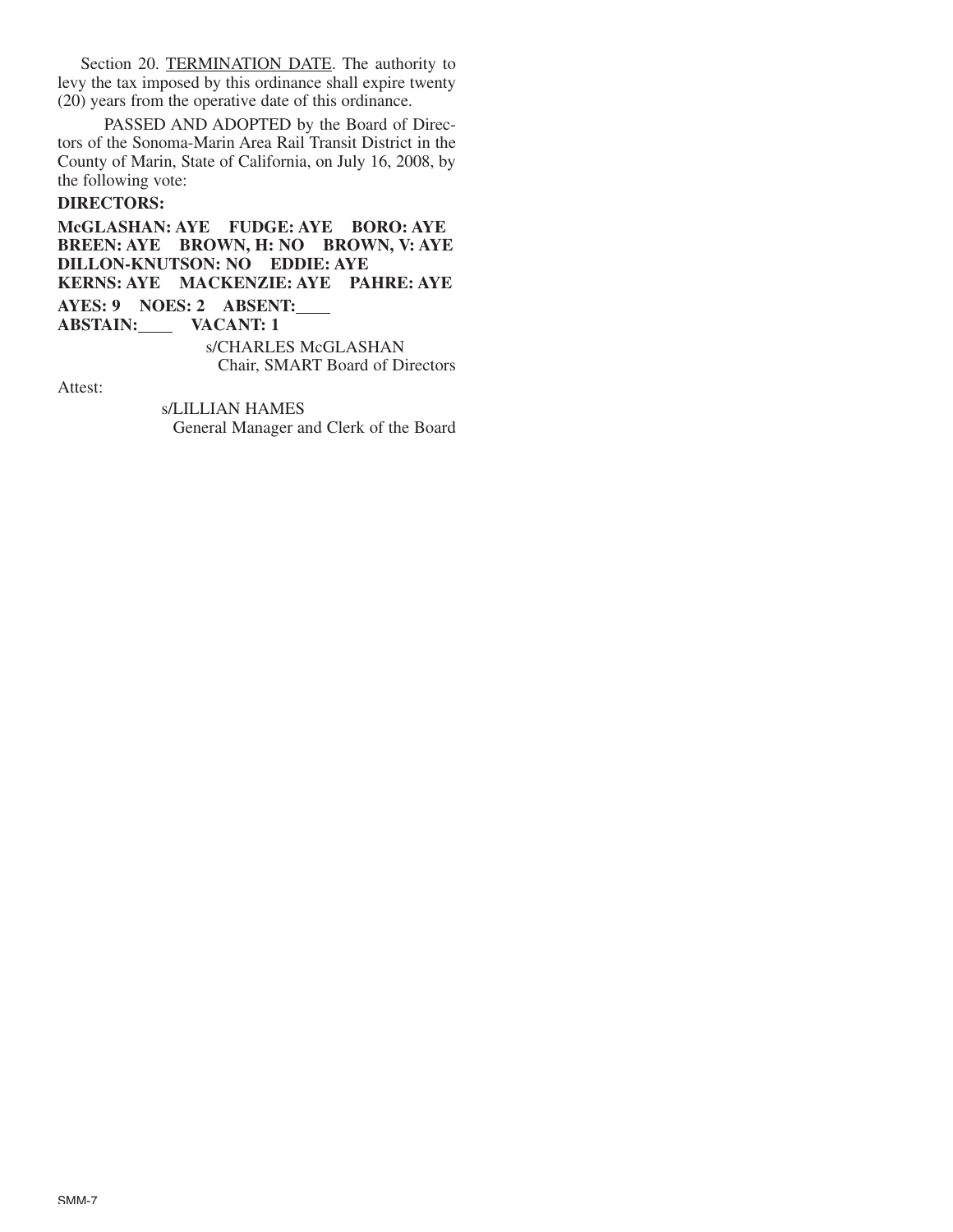# *SONOMA-MARIN AREA RAIL TRANSIT DISTRICT 2008 EXPENDITURE PLAN*

*July 2008*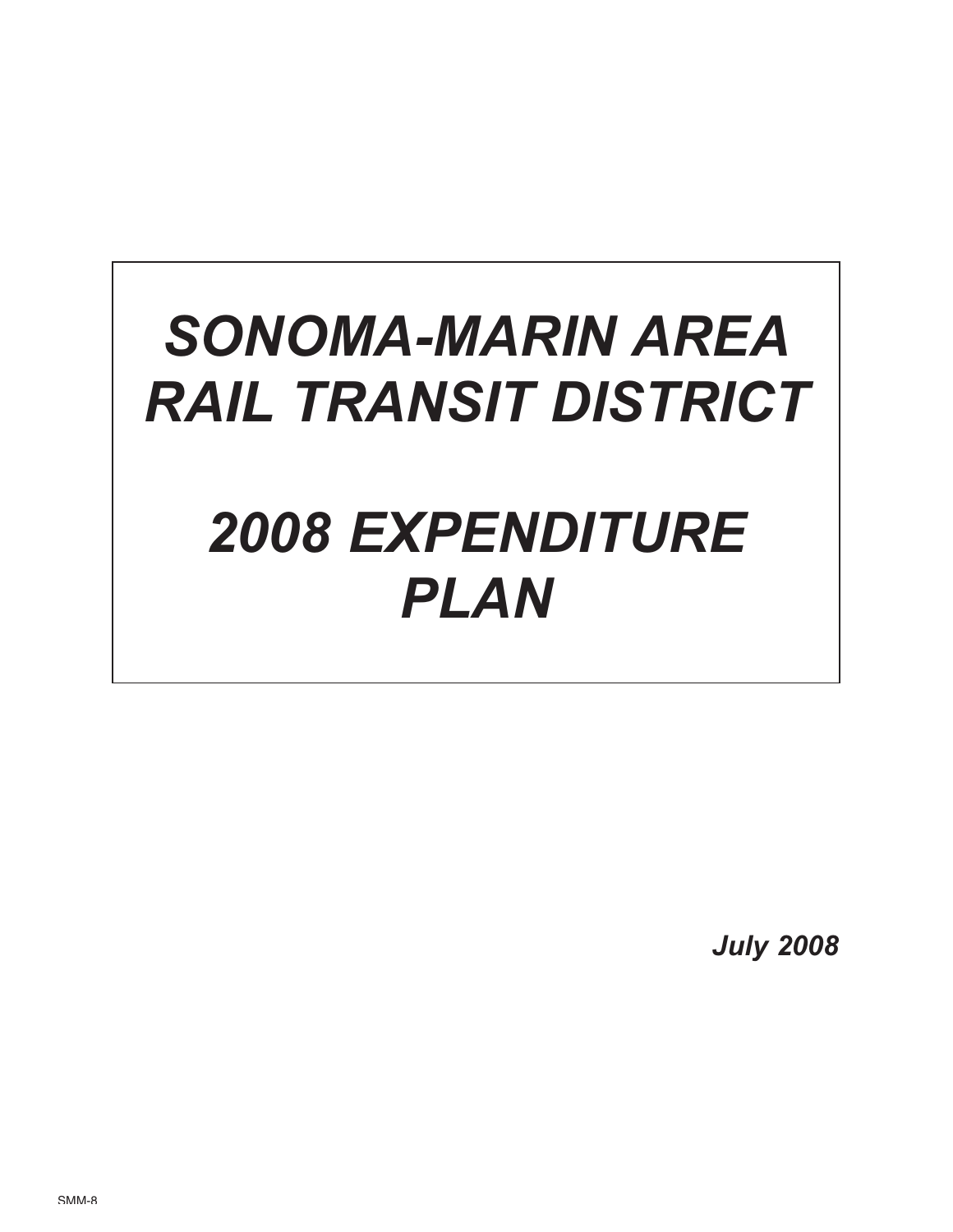#### **I. Executive Summary: SMART Expenditure Plan**

The Sonoma-Marin Area Rail Transit District (SMART) proposes a  $1/4$ -cent sales tax measure for Sonoma and Marin Counties in order to pay for the construction and operation of a passenger train system and ancillary bicycle/ pedestrian pathway along the existing, publicly owned Northwestern Pacific Railroad. The SMART project will extend from Cloverdale in Sonoma County to Larkspur in Marin County. (See Figure 1)

SMART's proposed <sup>1</sup>/<sub>4</sub>-cent sales tax measure would relieve traffic, fight global warming and increase transportation options, by providing two-way passenger train service every 30 minutes during weekday rush hours, weekend service, a bicycle/pedestrian pathway linking the stations, and connections to ferry/bus service, by levying a 1/4-cent sales tax for 20 years, with an annual spending cap, independent audits/oversight, and all funds supporting these environmentally responsible transportation alternatives in Marin and Sonoma Counties.

Passage of this measure allows SMART to access other state, regional, and federal funds for the provision of passenger train service that are currently unavailable to Sonoma and Marin residents.

This measure would raise approximately \$890 million over a 20-year period or approximately \$45 million a year. The proceeds of the tax would be allocated to the design, construction,<br>implementation, operation, financing, implementation, operation, financing, maintenance and management of a passenger train system and a bicycle/pedestrian pathway connecting the proposed train stations.

In 2006 SMART certified an Environmental Impact Report (EIR) analyzing the potential environmental impacts of the proposed passenger train and pathway corridor. The report's findings included:

- The train and pathway project is the environmentally superior alternative to the congested 101 freeway.
- The proposed project would reduce greenhouse gases.
- Up to 1.5 million car trips would be removed from Highway 101 annually.
- Energy use is reduced thereby reducing dependence on fossil fuels.
- The pathway provides another clean transportation option linking the train stations, along with health and recreational benefits.
- Replacement of waterway bridges and culverts with modern structures would significantly improve drainage along the train corridor and eliminate seasonal flooding.

More recently, a Supplemental EIR was prepared to evaluate:

- Potential addition of weekend passenger train service;
- Potential use of lighter-weight train vehicles;
- Potential alternative locations for the Novato South Station; and
- The cumulative impact due to a change in the level of future freight rail service operating in the SMART corridor.

See www.sonomamarintrain.org to view the environmental documents.

# **II. SMART Expenditure Plan Background**

# *A. SMART District Role and Purpose*

On January 1, 2003, the SMART District was established by the California Legislature through the enactment of AB 2224. The SMART District includes both Sonoma and Marin Counties and was created for the purpose of providing a unified and comprehensive structure for the ownership and governance of a passenger rail system within Sonoma and Marin Counties. The goal of SMART is to provide passenger train service along the existing publicly-owned railroad right-of-way.

#### *B. Rail Corridor Ownership and Management*

The primary asset of SMART is the NWP rail right-of-way and properties contained within that right-of-way along the railroad corridor extending from Healdsburg in Sonoma County to Corte Madera in Marin County. (See Figure 1). This right-of-way is a significant public asset and is to be managed for the public's use and benefit via the restoration of passenger train service and the development of a pathway linking the train stations.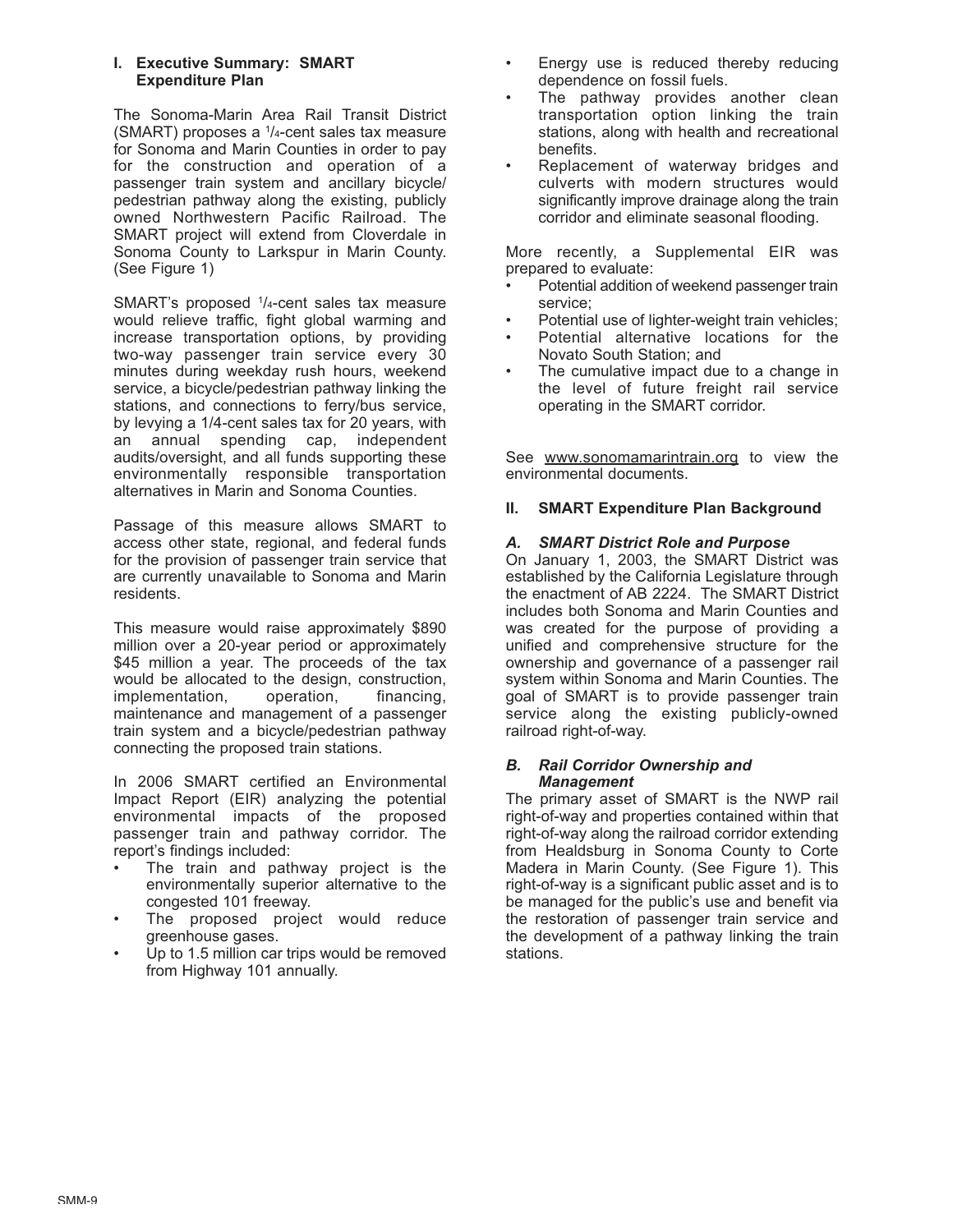

**Figure 1**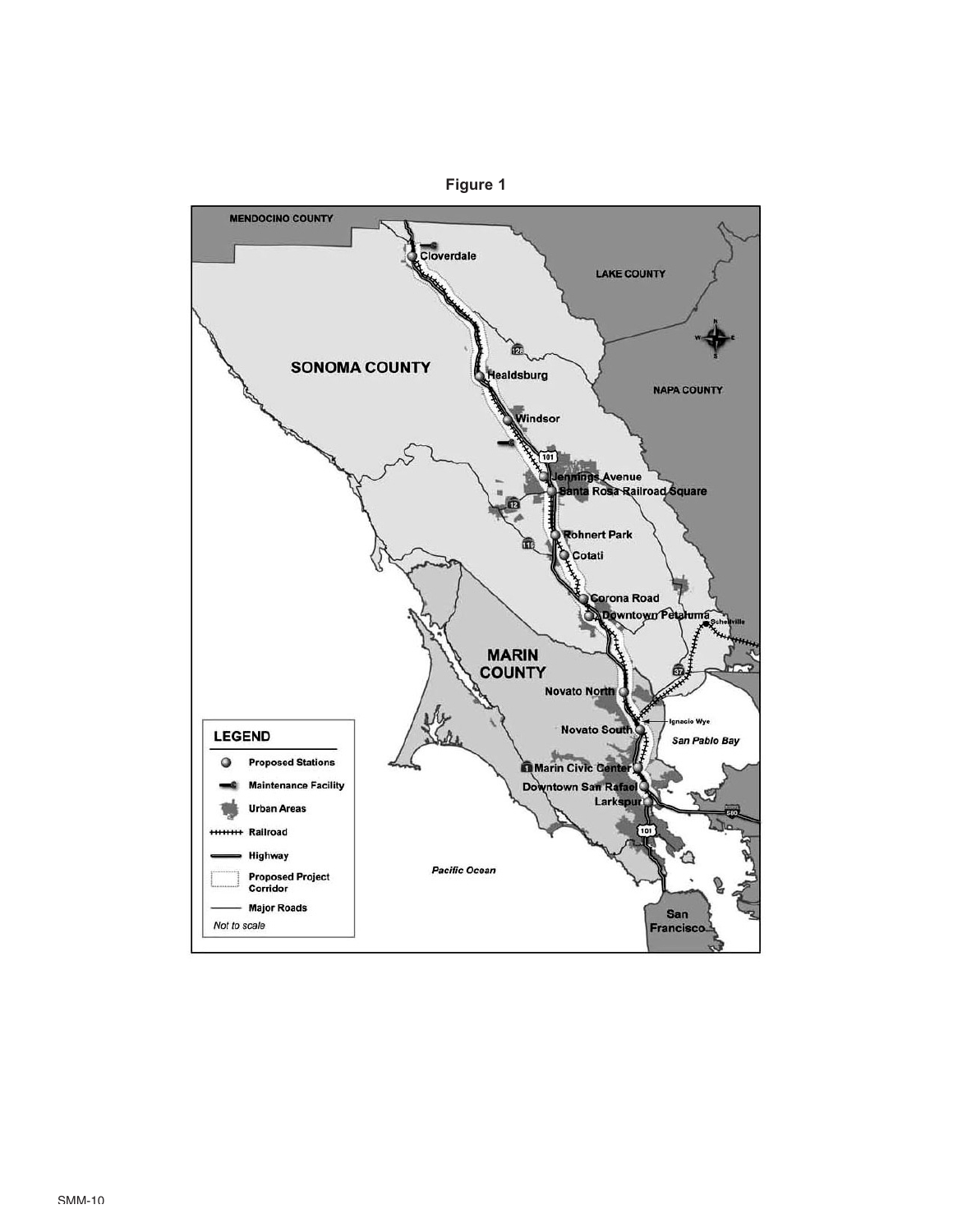SMART is managed by a General Manager, who is appointed by and reports to the SMART Board of Directors. SMART adopts an annual budget documenting all revenues and expenditures. Upon passage of this measure, SMART will prepare a Strategic Plan, under the direction of the SMART Board of Directors, and will update the plan at least every five years. The Strategic Plan will provide detailed annual revenue and cost assumptions for project implementation and operation. SMART will also prepare a five-year Short Range Transit Plan documenting service and funding assumptions. Prior to initiating train service, SMART will prepare a Start-Up Plan and an Emergency Preparedness Plan one year in advance of scheduled service. The Start-Up Plan will include implementation requirements, schedule assumptions, staffing, and maintenance and operations requirements. The Emergency Preparedness Plan will be developed in coordination with local jurisdictions and emergency responders and will address response protocols and procedures along the corridor.

A Citizens Oversight Committee will be established by the SMART Board to provide input and review on the Strategic Plan and subsequent updates. The committee will be composed of citizens from the SMART District, appointed by the Board.

## *C. Community Outreach*

SMART's community outreach efforts have included monthly public Board meetings, public hearings, special ad hoc meetings and hundreds of presentations to community, business and special issue groups. SMART maintains an agency website with regular postings of project documents, a project hotline with phone numbers in both Sonoma and Marin counties and has provided regular email updates on the project's development to over 2,200 email recipients each year.

#### **III. Expenditure Plan and Project Details**

#### *A. Project Description*

The SMART passenger train project will upgrade the existing NWP right-of-way, to provide passenger train service from Cloverdale to Larkspur, with convenient linkages to bus, ferries, and shuttle feeder routes and direct connections to the bicycle/pedestrian pathway. Fourteen stations are planned, nine in Sonoma County and five in Marin County. Proposed station sites include: Cloverdale, Healdsburg, Windsor, Santa Rosa (two stations), Rohnert Park, Cotati, Petaluma (two stations), Novato (two stations), Marin Civic Center, San Rafael and Larkspur.

Two-way train service is proposed at 30 minute frequencies, operating in the weekday a.m. and p.m. commute periods, along with one mid-day train. Weekend train service is also proposed with four, two-way round trips per day on Saturdays and Sundays.

#### *B. Project Components: Capital Improvements*

**1. Upgrading Trackway & Bridges**: The existing single track rail line will be upgraded with passing tracks and train sidings, which will accommodate train schedule requirements. All of the rail, with the exception of rail recently or currently being upgraded, will be re-laid with new ballast, ties, signage, and drainage facilities. Timber trestle bridges will be replaced with concrete trestle spans supported on concrete pilings. The Gallinas Creek Bridge and Russian River Railroad Bridge will be upgraded and rehabilitated and will include drainage improvements. The Haystack Landing Bridge over the Petaluma River will also be replaced.

**2. Providing New and Upgraded Stations:** Fourteen train stations are proposed (see Figure 1). The stations would have convenient transfers to available peak period, fixed route bus service, connections to regional ferry service (at the Larkspur Station) and bicycle/pedestrian pathway connections. At locations where stations are to be co-located with existing or planned transit centers, passenger rail upgrades will be provided. Each station will have a boarding platform with shelter, lighting, ticket vending machines, passenger amenities and pick-up and drop-off areas. Park-and-ride spaces will be provided at most stations. Bicycle parking would be provided at all stations and attended bicycle parking facilities are proposed at Santa Rosa Railroad Square and Downtown San Rafael.

**3. Providing Clean and Efficient Rail Cars:** SMART will use modern railcars powered by clean, efficient on-board engines, eliminating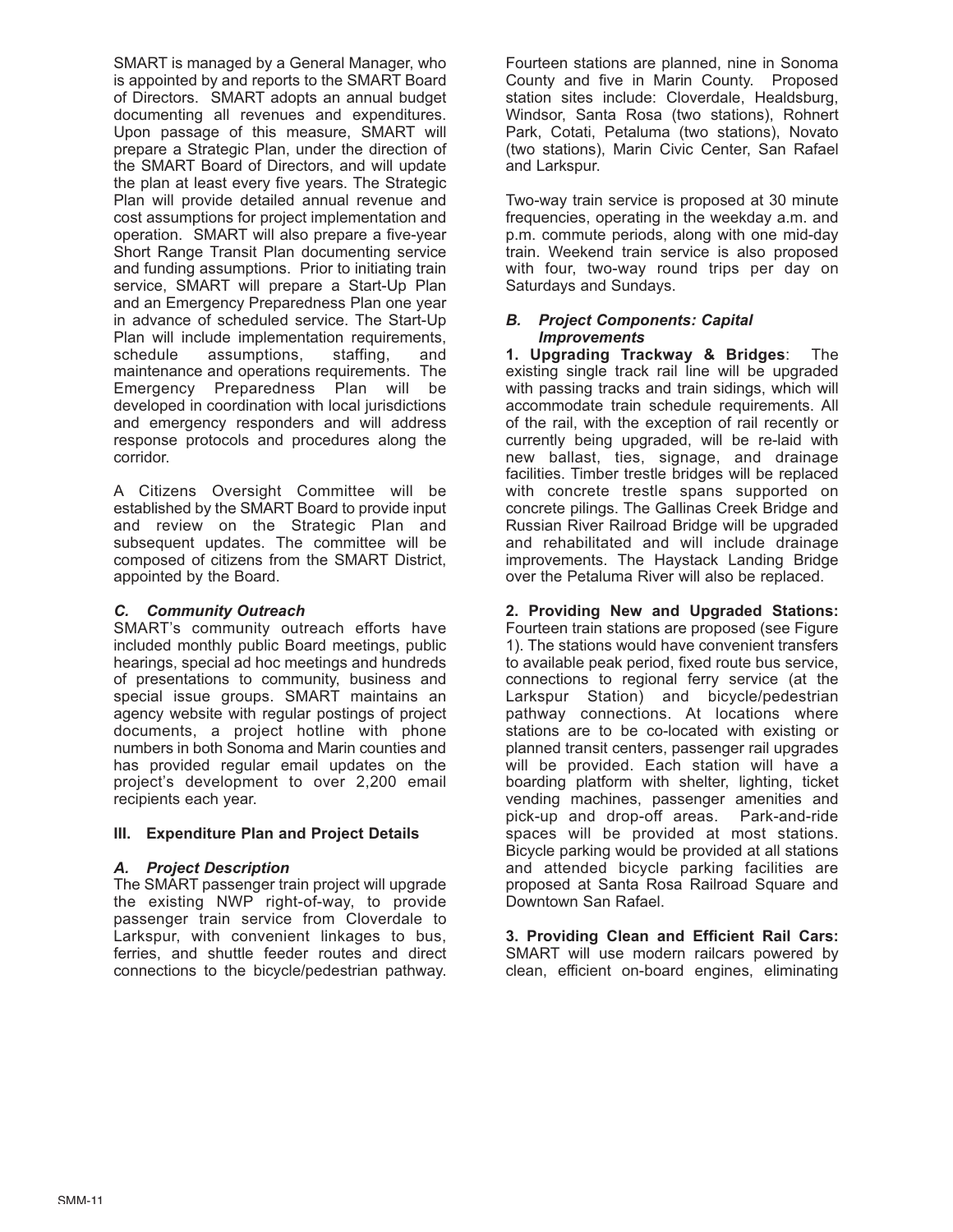the need for big locomotives. SMART trains can carry 200-300 passengers, yet will be short enough to fit within a city block to avoid obstructing downtown streets.

**4. Implementing Other Needed Improvements:** Two tunnels will be upgraded for train service. The CalPark Hill Tunnel, between San Rafael and Larkspur, will be funded 50% by SMART and 50% by Marin County. The CalPark Hill Tunnel will include both train and pathway improvements. The Puerto Suello Hill Tunnel, located north of San Rafael, will be upgraded for passenger rail service.

All public crossings will be upgraded along the rail line.

A new signal and dispatch system will be provided along the rail line to control train operations in accordance with state and federal operating rules and requirements.

The replacement of old railroad bridges and trestles will provide significant improvements in drainage and aid in the elimination of seasonal flooding along the corridor.

**5. Providing Funding for a Bicycle/ Pedestrian Pathway:** SMART will provide a bicycle/pedestrian pathway along the SMART rail corridor linking the 14 train stations and ongoing annual maintenance of the pathway.

**6. Providing for Connecting Shuttle Services:** Peak hour shuttle service is proposed for selected train stations. SMART has for selected train stations. proposed nine shuttle routes serving selected stations during peak commute periods. Maps showing the shuttle routes are included as part of White Paper #9 and can be found on the district's website at www.sonomamarintrain.org.

**7. Building a Needed Maintenance Facility:** A maintenance facility will be constructed to provide rail car maintenance and storage.

**8. Implementing Quiet Zones:** SMART has committed to funding Quiet Zones in urban areas along the corridor, which would allow crossings to operate without train horns.

**9. Implementing an Environmental Mitigation Program:** SMART will implement the environmental compliance and mitigation measures identified in the Final Environmental Impact Reports. Specific mitigation measures include traffic synchronization improvements, habitat and wetland restoration, and implementation of Quiet Zones.

**10. Engineering, Bid Documents, Staff Support:** Final engineering and preparation of all construction bid documents will be provided for the train and pathway project.

#### **C. Project Components: On-Going Operations and Maintenance**

**1. Annual Forecasted Operating Costs:** Operating costs have been updated to account for all costs of train and shuttle operations, including service contracts, vehicle fuel, insurance, administration, project staffing and overhead.

**2. Annual Forecasted Maintenance Costs:** Annual maintenance costs have been updated to account for the costs of maintaining train cars, stations, trackway, signals, maintenance facility, railroad crossings and the portions of the bicycle/pedestrian pathway on the rail right-ofway.

# **IV. Project Funding and Implementation**

## *A. Schedule*

The proposed schedule for the project is as follows:

- SMART District Vote, November 4, 2008
- Engineering/Construction, 2009-2013
- Passenger Train Service Start-Up, 2014

# *B. Sales Tax Revenues*

It is estimated that \$890 million will be raised with the <sup>1</sup>/4-cent district-wide sales tax over 20 years. Annual revenues are estimated to be approximately \$45 million.

#### *C. Fare Revenues*

Fares for train service will be established by the SMART Board of Directors through a public process, as required by law. It is anticipated that the fare structure will incorporate a distancebased zone system, similar to other transit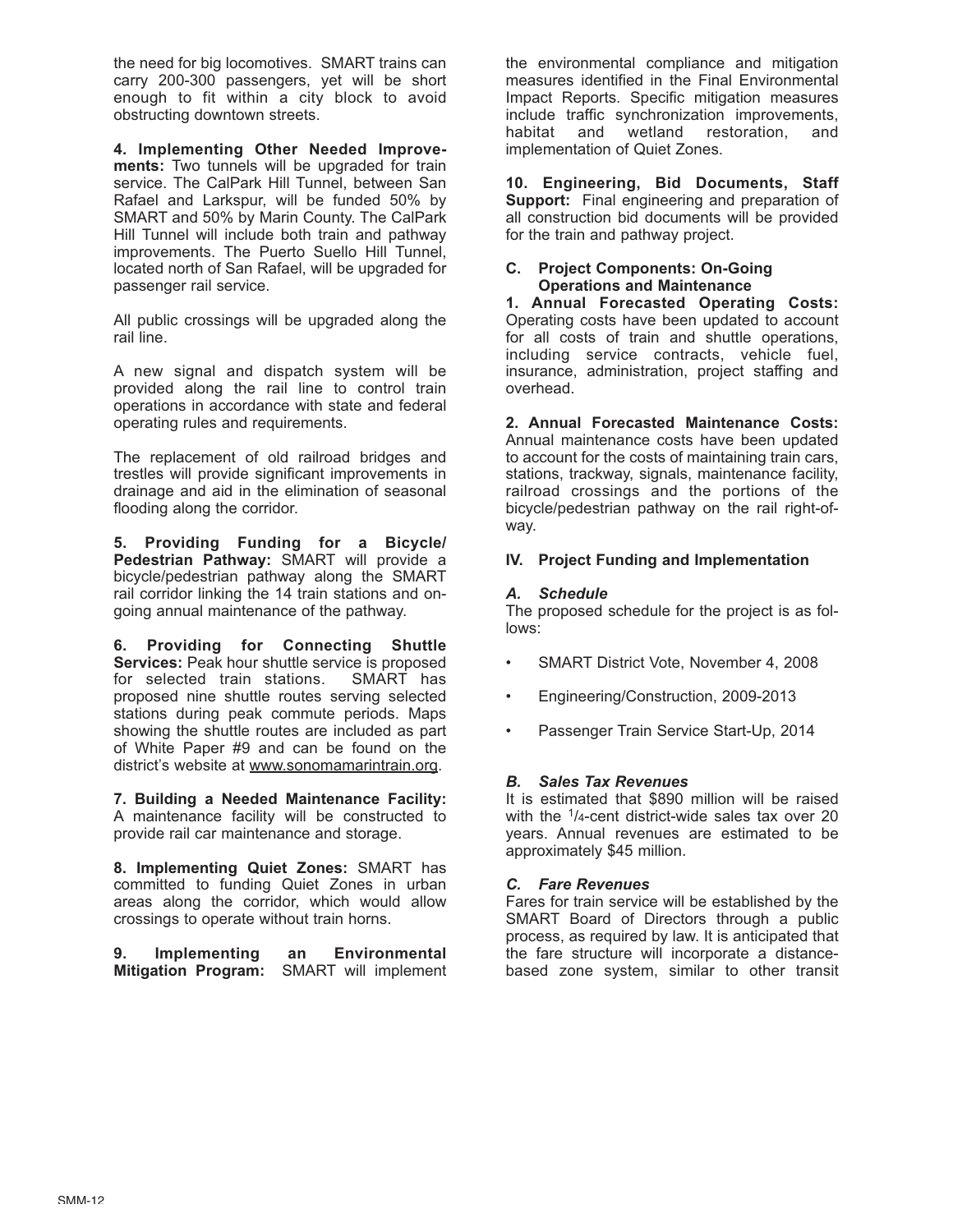districts in the North Bay. Based on the experience of other passenger train systems, fares are expected to fund approximately 36% of annual train system operating costs. The average fare assumed in this Expenditure Plan is \$4.50 per one-way trip (2008 dollars).

## *D Project Financing and Bonding*

SMART plans on using bonds to finance a portion of the capital costs of construction of the project so that the project can be constructed and operating as quickly as possible. Financing will be used to fund the difference between regional, state and federal funding and the capital cost of the project during the construction years. The bonds will be paid back over the 20 years of the plan. Bonding will be presented in the District's Strategic Plan and will be subject to public comment before any bond sale is approved.

## **E. Expenditure Plan Allocations**

Project costs are summarized in Table 1. The allocation of sales tax revenues to project costs over the 20 year plan includes the following assumptions:

- 1. District revenues will fund approximately 70% of total costs and include sales tax revenues, SMART property lease revenues, and joint development revenues.
- 2. Federal funding is anticipated for approximately 3% of total costs.
- 3. State funding is estimated at about 7% of total costs. Funding includes Proposition 116, the Traffic Congestion Relief Program, and State Transit Assistance (revenue-

based only, no population-based revenue is assumed).

- 4. Regional Measure 2 will fund approximately 3% of total costs.
- 5. Sonoma County's Measure M Traffic Relief Act will provide a total of \$23 million, representing 2% of total costs.
- 6. NCRA capital off-sets for ongoing trackway upgrades are estimated at 3% of total costs.
- 7. Fare revenues will fund approximately 36% of annual train operating costs; or 12% of total costs over the 20-year plan.
- 8. A 20-year program contingency is provided.

The proposed 1/4-cent sales tax measure would provide approximately \$890 million (in future year dollars) in new revenues, which would be used to leverage an estimated 20-year investment of nearly \$1.4 billion (year of expenditure dollars). The financial estimates include:

- A contingency of approximately 20% for all construction costs.
- An additional 5% factor built into the construction cost estimates through midpoint of construction.
- A contingency of 20% for annual operating and maintenance costs.

These cost and revenue estimates cover the full 20-year term of the measure and include all anticipated revenues and costs associated with the project.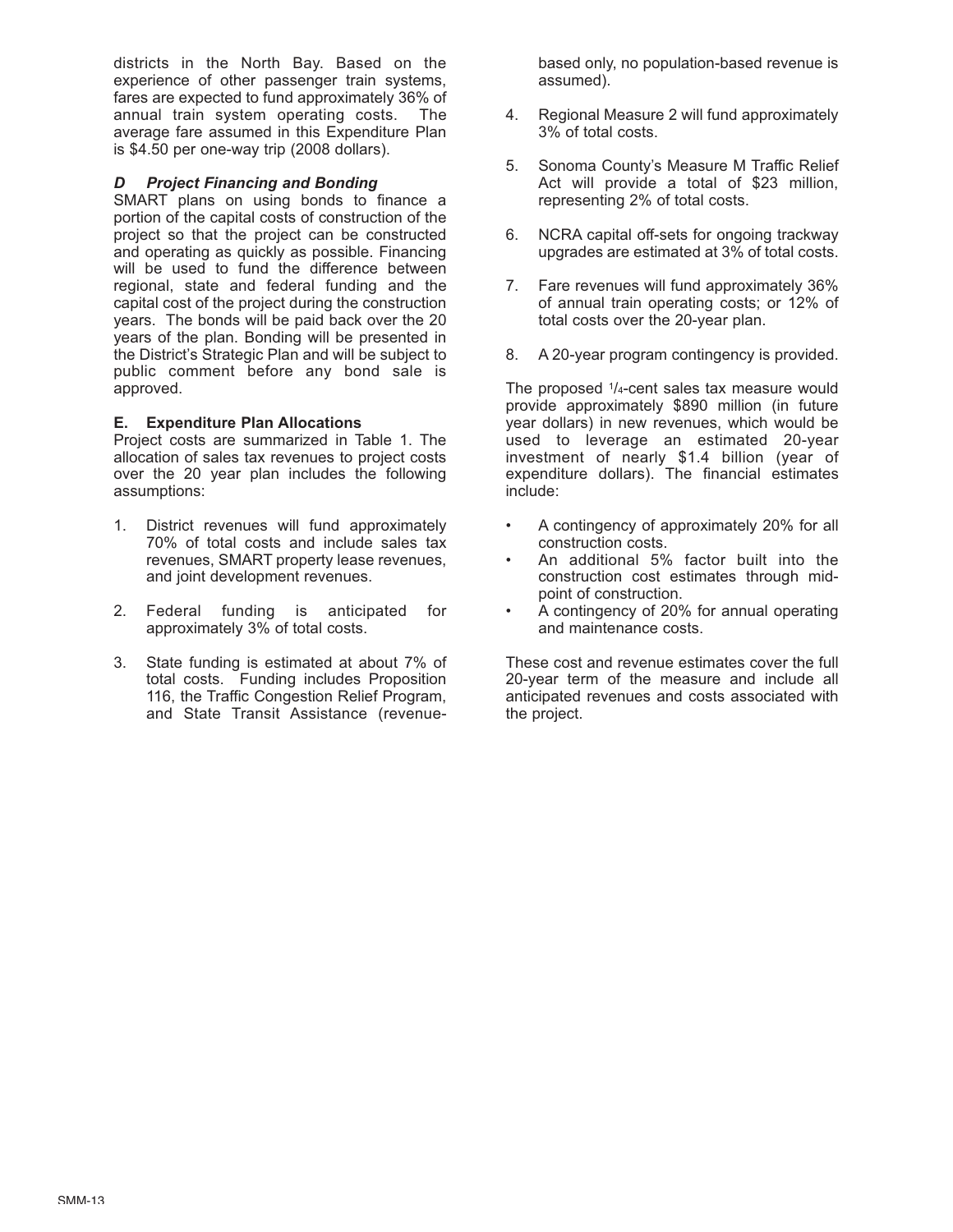| <b>Project Capital Costs</b>      |                |
|-----------------------------------|----------------|
| <b>Train Project</b>              | \$450 million  |
| <b>Bicycle/Pedestrian Pathway</b> | \$91 million   |
|                                   |                |
| Total                             | \$541 million  |
| <b>Annual Operating Costs</b>     |                |
| <b>Train Project</b>              | \$17.1 million |
| <b>Bicycle/Pedestrian Pathway</b> | \$0.8 million  |
| <b>Shuttle Services</b>           | \$1.4 million  |
|                                   |                |
| Total                             | \$19.3 million |

Figures 2 and 3 identify the anticipated percentage share of costs and revenues, respectively, for implementing the SMART program over a 20 year period. For more financial information see the full text of SMART's 2008 Project Funding Plan at www.sonomamarintrain.org



**Figure 2: Anticipated Percentage Share of Costs (Estimates in 2008 dollars)**

Notes:

(1) Includes Final Design (\$56 million) plus train project construction (\$394 million).

(2) Includes annual operating and maintenance costs and planning funds.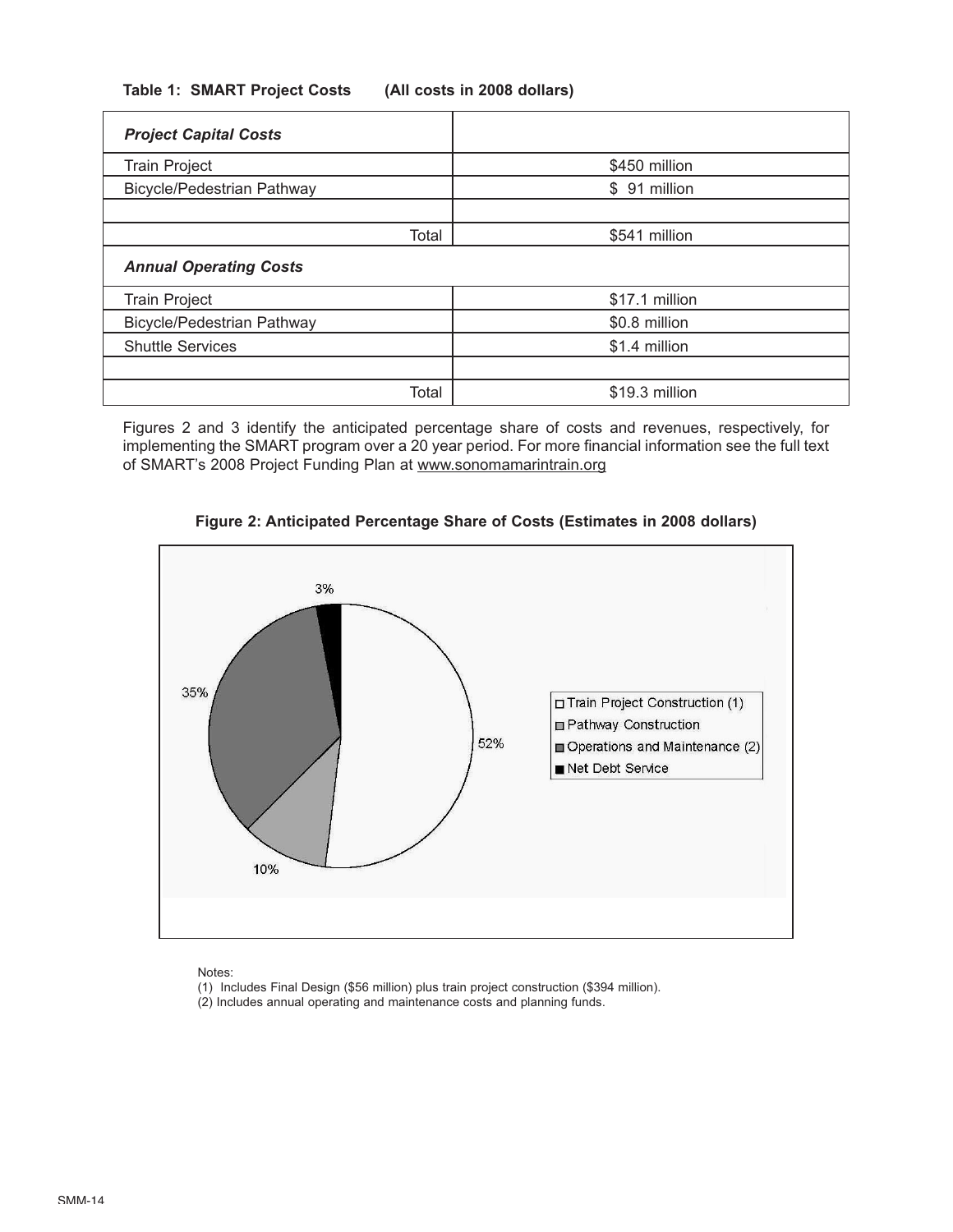**Figure 3: Anticipated Percentage Share of Revenues (Estimates in 2008 dollars)**



Notes:

(1) Includes SMART sales tax revenues, SMART property lease revenues and joint development revenues and other funds.

(2) Fares are expected to contribute approximately 12% of total revenues over 20 years and 36% of annual rail operating costs.

(3) Includes Sonoma County Measure M revenues and NCRA improvement off-sets.

#### **V. Implementing Guidelines**

The following is a list of guidelines for implementation of this Expenditure Plan:

- 1. A Citizens Oversight Committee will be established by the SMART Board to provide input and review on the Strategic Plan and subsequent updates.
- 2. SMART shall undergo an annual independent financial audit.
- 3. SMART will prepare a Strategic Plan prior to July 2009 which will identify planned investments in capital implementation, operations and maintenance for the duration of the tax.
- 4. SMART is authorized to issue revenue bonds, pursuant to Public Utilities Code section 105220, to advance the commencement of, or expedite the delivery of, passenger train service, the

bicycle/pedestrian pathway and related train transit improvements.

- 5. The measure will be administered by the State Board of Equalization.
- 6. The duration of the measure will be 20 years, beginning on April 1, 2009 and expiring on March 31, 2029.
- 7. Actual revenues may be higher or lower than expected due to changes in availability of state or federal funds, changes in cost and/or fluctuations in sales tax revenues. Estimates of actual revenue will be programmed annually by the District in its annual budget and service plan.
- 8. If additional funds become available, the SMART Board will prioritize completion of the bicycle/pedestrian pathway.
- 9. SMART agrees not to seek any funding that TAM or Marin Transit currently has